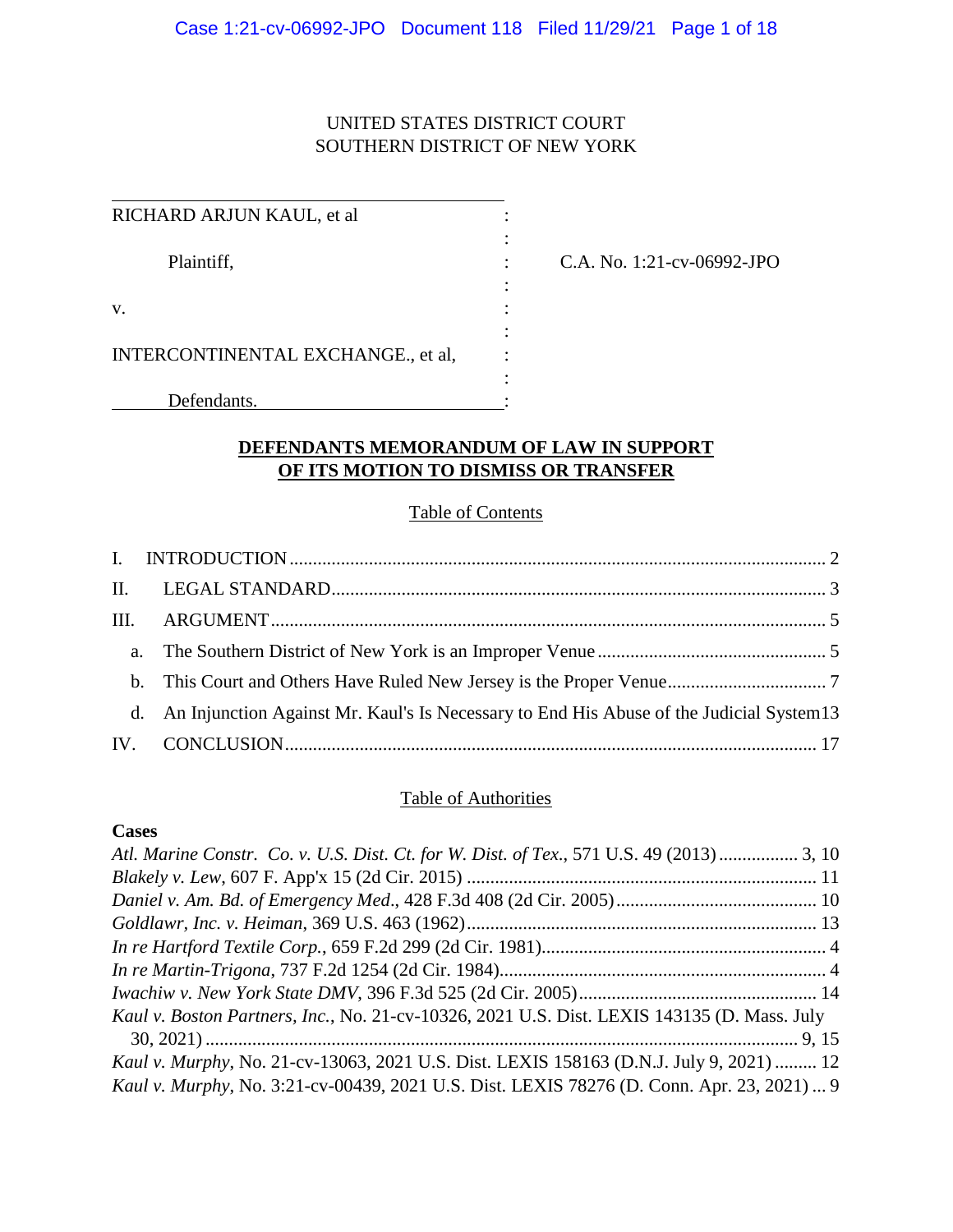| Knowles-Carter v. Feyonce, Inc., No. 16-cv-2532, 2017 U.S. Dist. LEXIS 233031 (S.D.N.Y.     |  |
|---------------------------------------------------------------------------------------------|--|
|                                                                                             |  |
| Liebowitz v. Bandshell Artist Mgt, No. 20-2304-cv, 2021 U.S. App. LEXIS 21856 (2d Cir. July |  |
|                                                                                             |  |
|                                                                                             |  |
| Patel v. Crist, No. 19-cv- 8946, 2020 U.S. Dist. LEXIS 194712 (D.N.J. Oct. 20, 2020)  16    |  |
| Pocahontas Supreme Coal Co. v. National Mines Corp., 90 F.R.D. 67 (S.D.N.Y. 1981)  3        |  |
|                                                                                             |  |
|                                                                                             |  |
|                                                                                             |  |
| <b>Statutes</b>                                                                             |  |

#### **Rules**

### **I. INTRODUCTION**

Now comes defendants Christopher J. Christie, Philip D. Murphy, and Gurbir S. Grewal (hereinafter the "NJ State Defendants"), by and through undersigned counsel, and submit this memorandum of law in support of their motion to dismiss pursuant to Fed. R. Civ. P. Rule 12(b)(3) and 28 U.S.C. § 1406(a) and for the issuance of an injunction against Mr. Richard Arjun Kaul that permanently enjoins him from filing any further lawsuits against the NJ State Defendants or any elected official or employee of the State of New Jersey that arise out of or relate to the suspension or revocation of Mr. Kaul's New Jersey medical license.

Plaintiffs Richard Arjun Kaul and David Basch, who are proceeding pro se, allege that groups of doctors, attorneys, judges, politicians, medical associations, insurance companies, and corporations engaged in a vast conspiracy to, essentially, enslave the human race. Pls' Amend. Complaint ¶¶ 7-10 [ECF Nos. 14]. The defendants are individuals or entities that the plaintiff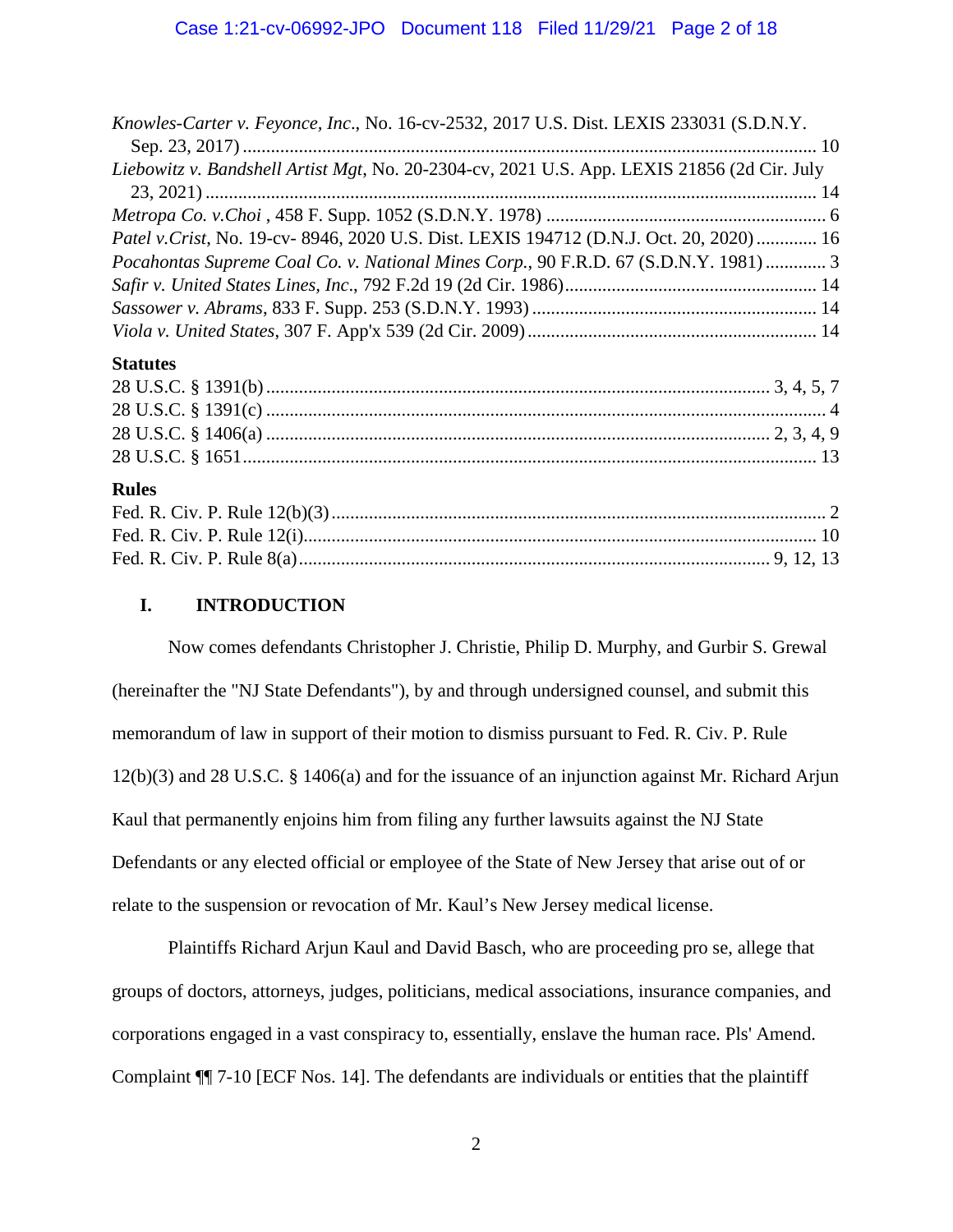#### Case 1:21-cv-06992-JPO Document 118 Filed 11/29/21 Page 3 of 18

Richard Kaul crossed paths with during years of litigation he imitated following the revocation of his license to practice medicine in New Jersey. By the plaintiffs' count, this is at least the eleventh case, in nearly as many jurisdictions filed by Mr. Kaul, alleging a similar conspiracy. [ECF Nos. 14 p. 69]. For reasons set forth below, the Southern District of New York is an improper venue for this case. See 28 U.S.C. § 1391(b). Furthermore, the allegations are unsupported, frivolous, malicious, and do not warrant a transfer but rather dismissal with prejudice as allowed under 28 U.S.C. § 1406(a).

This is the fourth case filed by Mr. Kaul in the Southern District of New York alleging grand a conspiracy related to the revocation of his license to practice medicine and just a small sample of the dozen or more of meritless cases filed by Mr. Kaul in other jurisdictions alleging the identical conspiracy. The issuance of an injunction against Mr. Kaul is thus requested and warranted due to his repeated frivolous pro se filings.

#### **II. LEGAL STANDARD**

Under Federal Rule of Civil Procedure 12(b)(3), a court should dismiss or transfer a complaint if the chosen venue is improper or inconvenient. To prevail on a motion to dismiss or transfer for improper venue, a defendant must present facts that will defeat the plaintiff's assertion of venue but the burden remains on the plaintiff to establish venue for each claim set forth in the complaint. *Pocahontas Supreme Coal Co. v .National Mines Corp.*, 90 F.R.D. 67, 69 (S.D.N.Y. 1981). "When venue is challenged, the court must determine whether the case falls within one of the three categories set out in § 1391(b). If it does, venue is proper; if it does not, venue is improper, and the case must be dismissed or transferred under § 1406(a)." *Atl. Marine Constr. Co. v. U.S. Dist. Ct. for W. Dist. of Tex*., 571 U.S. 49, 56 (2013). According to § 1391(b):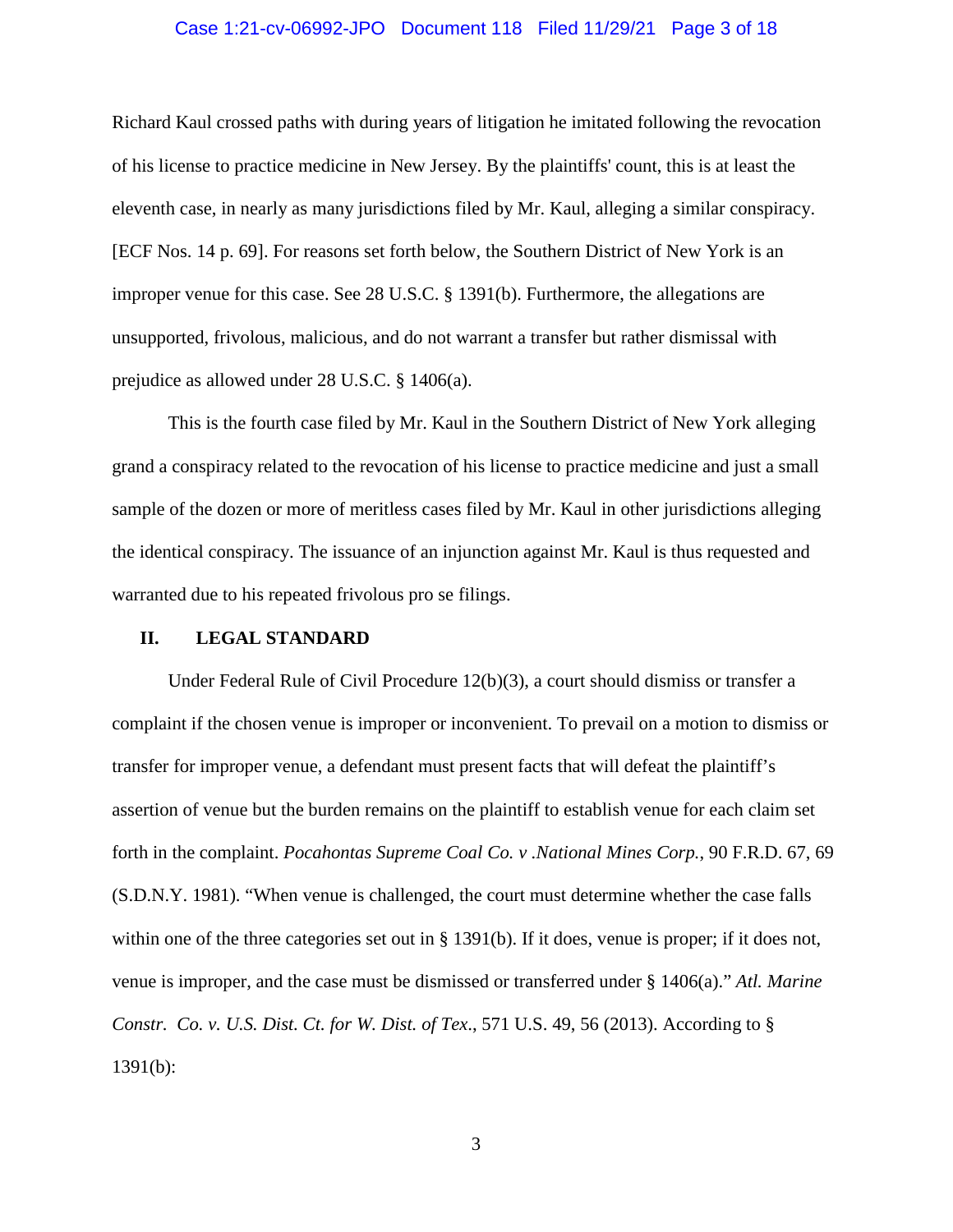a civil action may be brought in -

- (1) a judicial district in which any defendant resides, if all defendants are residents of the State in which the district is located;
- (2) a judicial district in which a substantial part of the events or omissions giving rise to the claim occurred . . . ; or
- (3) if there is no district in which an action may otherwise be brought as provided in this section, any judicial district in which any defendant is subject to the court's personal jurisdiction with respect to such action.

28 U.S.C. § 1391(b).

For all venue purposes -

- (1) a natural person . . . shall be deemed to reside in the judicial district in which that person is domiciled;
- (2) an entity with the capacity to sue and be sued in its common name under applicable law, whether or not incorporated, shall be deemed to reside, if a defendant, in any judicial district in which such defendant is subject to the court's personal jurisdiction with respect to the civil action in question . . .

28 U.S.C. § 1391(c).

28 U.S.C. § 1406(a) provides that "[t]he district court of a district in which is filed a case laying venue in the wrong division or district shall dismiss, or if it be in the interest of justice, transfer such case to any district or division in which it could have been brought." Furthermore, the United States District Courts have the power to "protect the public, including litigants who appear before the Courts, from the depredations of those…who abuse the process of the Courts to harass and annoy others with meritless, frivolous, vexatious or repetitive appeals and other proceedings." *In re Hartford Textile Corp.*, 659 F.2d 299, 305 (2d Cir. 1981). A history of litigation entailing "vexation, harassment and needless expense to [other parties]" and "an unnecessary burden on the courts and their supporting personnel" is enough to warrant an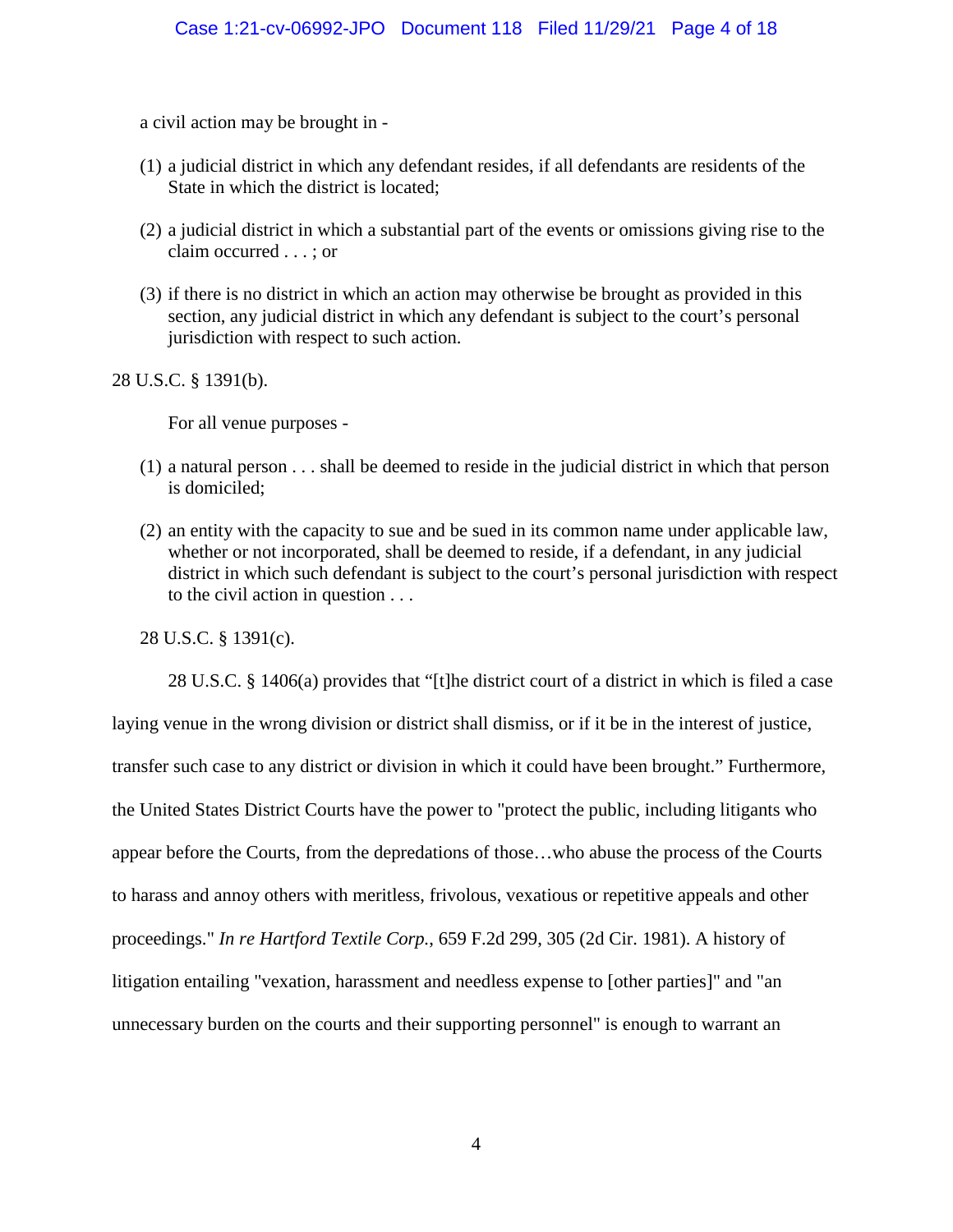#### Case 1:21-cv-06992-JPO Document 118 Filed 11/29/21 Page 5 of 18

injunction that permanently enjoins a serial litigant from filing any further lawsuits. *In re Martin-Trigona*, 737 F.2d 1254, 1262 (2d Cir. 1984).

#### **III. ARGUMENT**

#### **a. The Southern District of New York is an Improper Venue**

This case does not fall within one of the three categories set out in § 1391(b). In paragraph three of the amended complaint, the plaintiffs allege only four of the fourteen defendants reside in New York. The venue is thus improper under § 1391(b)(1) because not all defendants reside in New York. Next, venue in New York is improper under § 1391(b)(2) because the events or omissions giving rise to the claim occurred in New Jersey.

The allegations related to New York include Mr. Kaul's denial of a license to practice medicine in New York, peculiar allegations of co-defendants failing to report Mr. Kaul's previous litigation to financial oversight agencies, and a claim of conspiring to transfer the case filed in the Southern District of New York to the District of New Jersey. Pls' Amend. Complaint ¶¶ 14-20; 67-93; 121. These allegations are at best claims of further injury from the revocation of Mr. Kaul's license to practice medicine in New Jersey. At worst, they are bald assertions made in a blatant attempt to shoehorn this case into the venue of New York.

As Mr. Kaul did in the Massachusetts litigation, he wrote letters requesting a license to practice medicine that plainly states his purpose in applying for a license was to establish a cause for litigation. See Pls' Amend. Complaint, Ex. 14 (letter to Stephen J. Boese):

This preliminary request is made principally for the purpose of ascertaining the likelihood of obtaining a license in your state, secondarily to establish whether the K5 defendants have caused me a "new racketeering injury" consequent to that illegal injury (revocation of New Jersey license on March 12, 2014) they caused by engaging in a "pattern of racketeering", as detailed in K5.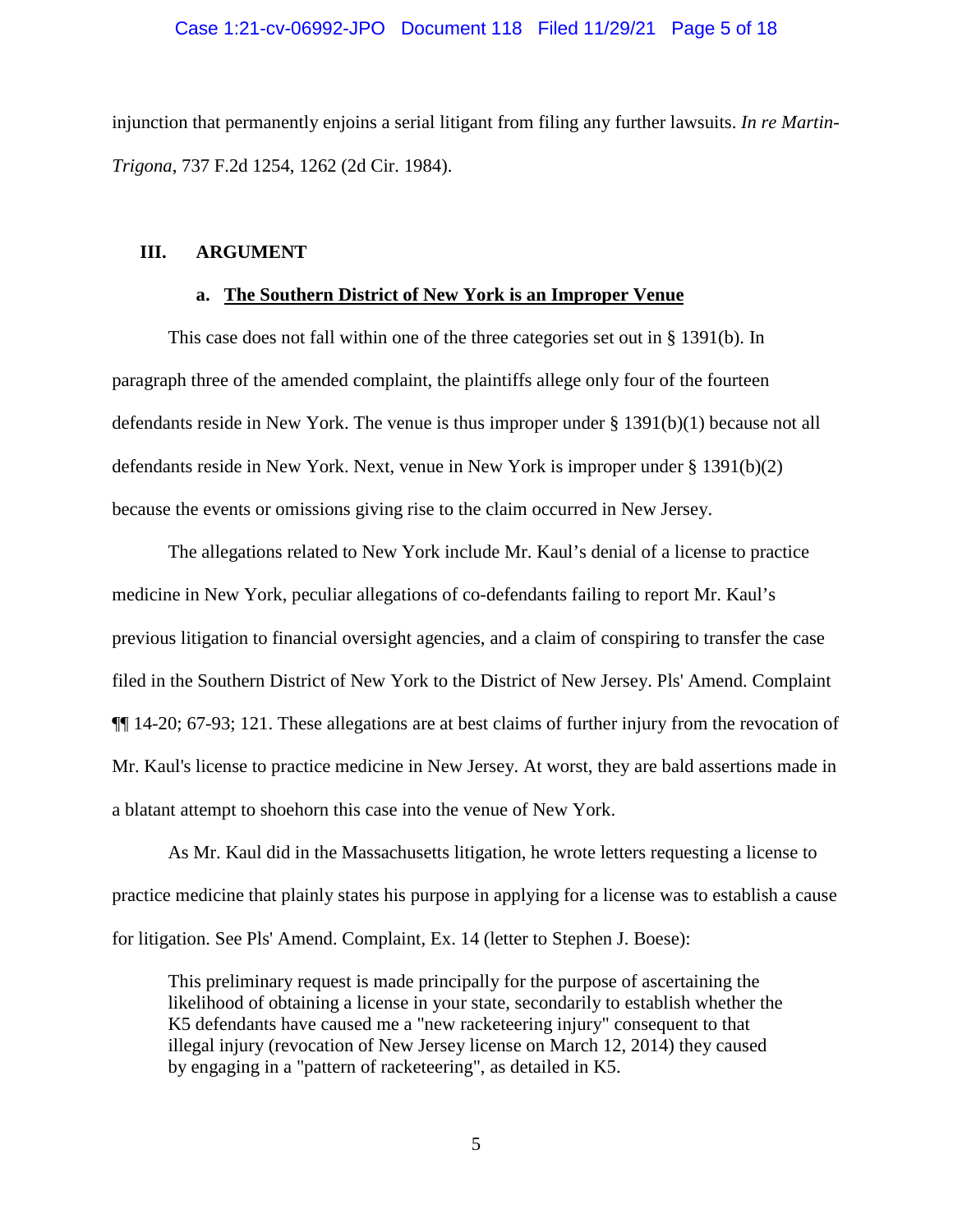If your response is anything other than I would be granted a license, it will constitute a "new racketeering injury", and will provide a legal basis for the submission in the United States District Court of a RICO claim. It will also constitute further evidence in K5 of the damages caused to my estate by the Defendants.

Please note that if I receive no response by September 22, 2020, then this too will constitute a "new racketeering injury."

[ECF Nos. 14 p. 387].

The claims regarding the co-defendants' failure to report Mr. Kaul's previous litigation and conspiring to transfer previous litigation are similar ill-informed attempts to claim New York as a proper venue.

As this Court has stated, "[a] literal construction of the section, grounding venue only in the judicial district . . . in which the claim arose, would not support the contention that venue is proper in any of the several districts where part of the claim arises." *Metropa Co. v.Choi* , 458 F. Supp. 1052, 1055 (S.D.N.Y. 1978)(internal quotes omitted). The unsupported and implausible claims related to New York are offshoots and tangential allegations that stem from Mr. Kaul's imaginary conspiracy that originates in New Jersey. These peripheral allegations associated with Mr. Kaul's loss of his license to practice medicine in New Jersey do not make New York a proper venue.

New Jersey is the only district where the relevant events occurred. The plaintiffs' allegations center on the revocation of Mr. Kaul's license to practice medicine in the state of New Jersey. See Pls' Amend. Complaint ¶¶ 23-25, 47, 56, 72, 73, 91, 95, 101, 107, 115, 132 (alleging scheme to deprive Kaul of his license to practice medicine). Both Mr. Kaul and Mr. Basch were only licensed in the United States to practice medicine in New Jersey<sup>1</sup>. See Pls' Curriculum Vitae

<sup>&</sup>lt;sup>1</sup> There are no allegations by Mr. Basch against the Defendants Christie, Murphy, or Grewal; and those that are made against other defendants are based on activities in New Jersey. See PLs' Amend. Complaint ¶¶ 141-152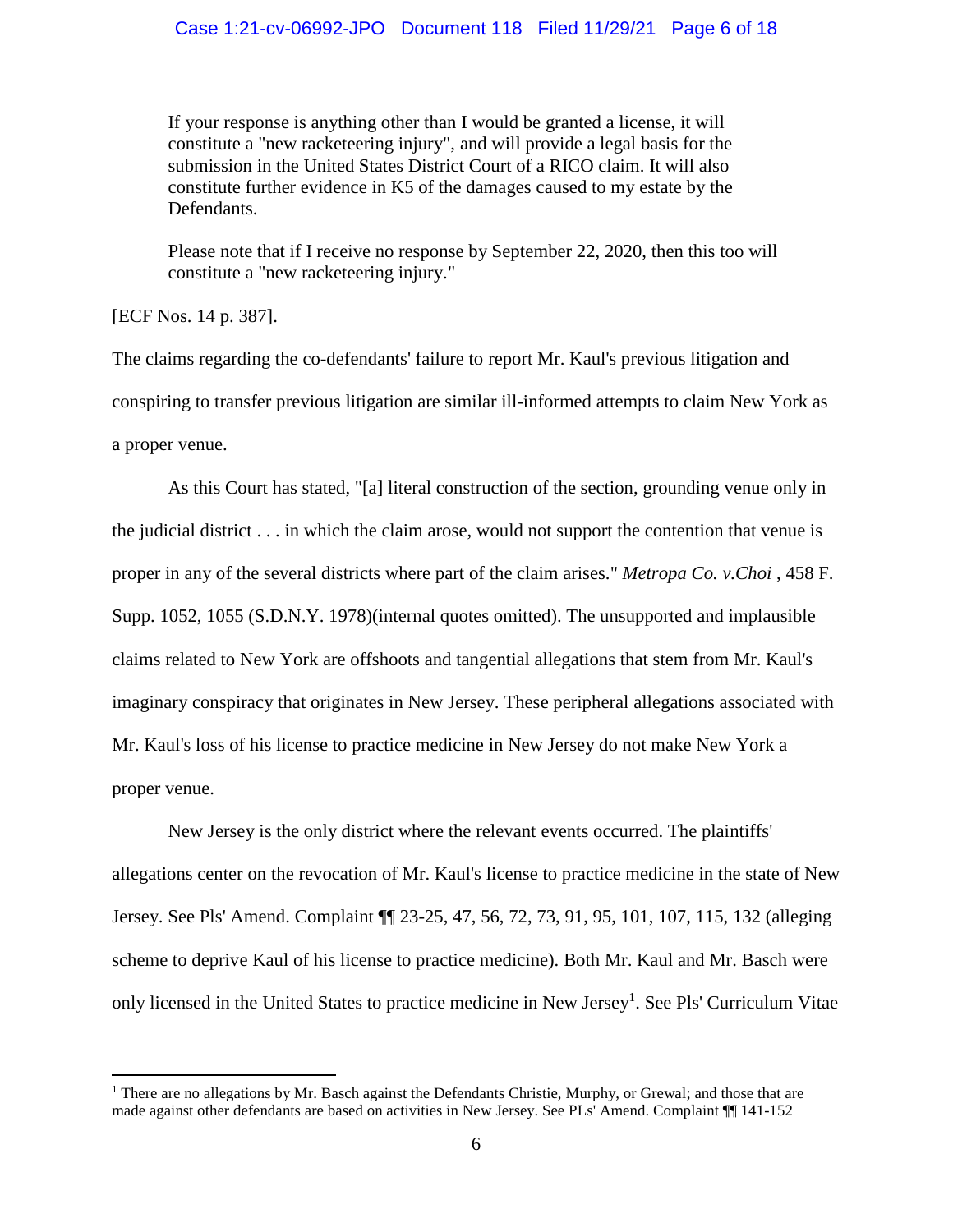#### Case 1:21-cv-06992-JPO Document 118 Filed 11/29/21 Page 7 of 18

(ECF Nos 14 Exhibit 1). Dr. Kaul's license to practice medicine was revoked only in New Jersey. The relief sought includes the reinstatement of Mr. Kaul's license to practice medicine in New Jersey. See Pls' Complaint Ex. 7 (ECF Nos. 1-7)<sup>2</sup>. New Jersey is the proper venue under  $\S$  $1391(b)(2)$ .

Lastly, venue is improper under § 1391(b)(3) because the case could and should be brought in another judicial district, namely New Jersey. For the reasons stated above, the Southern District of New York is an improper venue.

#### **b. This Court and Others Have Ruled New Jersey is the Proper Venue**

In the plaintiffs' complaint, they reference a myriad of litigations related to the revocation of Mr. Kaul's license to practice medicine in New Jersey. One of the first cases Mr. Kaul brought was in the Southern District of New York. See *Kaul v. Christie*, No. 16-cv-02364 (D.N.J. Feb 22, 2016)("original case"). Within the instant case, Mr. Kaul alleged the same conspiracy as he did in the original case. See e.g., PL's Complaint ¶¶ 69 -73; 300; 364; 592-593 [*Kaul v. Christi*e, No. 16-cv- 02364 – ECF Nos 1]. This Court transferred the original case to the District of New Jersey after it found, *inter alia*, that both Mr. Kaul's residence during relevant times and the locus of operative facts were in New Jersey. Order to Transfer, p. 3 [*Kaul v. Christi*e, No. 16-cv-02364 - ECF Nos. 19]. After the transfer, the New Jersey court eventually dismissed Mr. Kaul's federal claims with prejudice and declined to exercise jurisdiction over the remaining state law claims. Ct. Opinions [*Kaul v. Christie*, No. 16-cv- 02364 - ECF Nos. 300 and 449]. Mr. Kaul

<sup>(</sup>alleged Basch claims alleging "the insurance industry then file knowingly fraudulent lawsuits in state/federal court within the geographic boundaries of the State of New Jersey").

<sup>&</sup>lt;sup>2</sup> Plaintiffs' amended complaint statement of relief refers the Court to Exhibit 7. The referenced exhibit is a letter unrelated to any relief sought. The plaintiffs' however made the same reference in their initial filing and Exhibit 7 to the initial filing includes six pages that is titled "settlement terms" and appears to be the relief sought.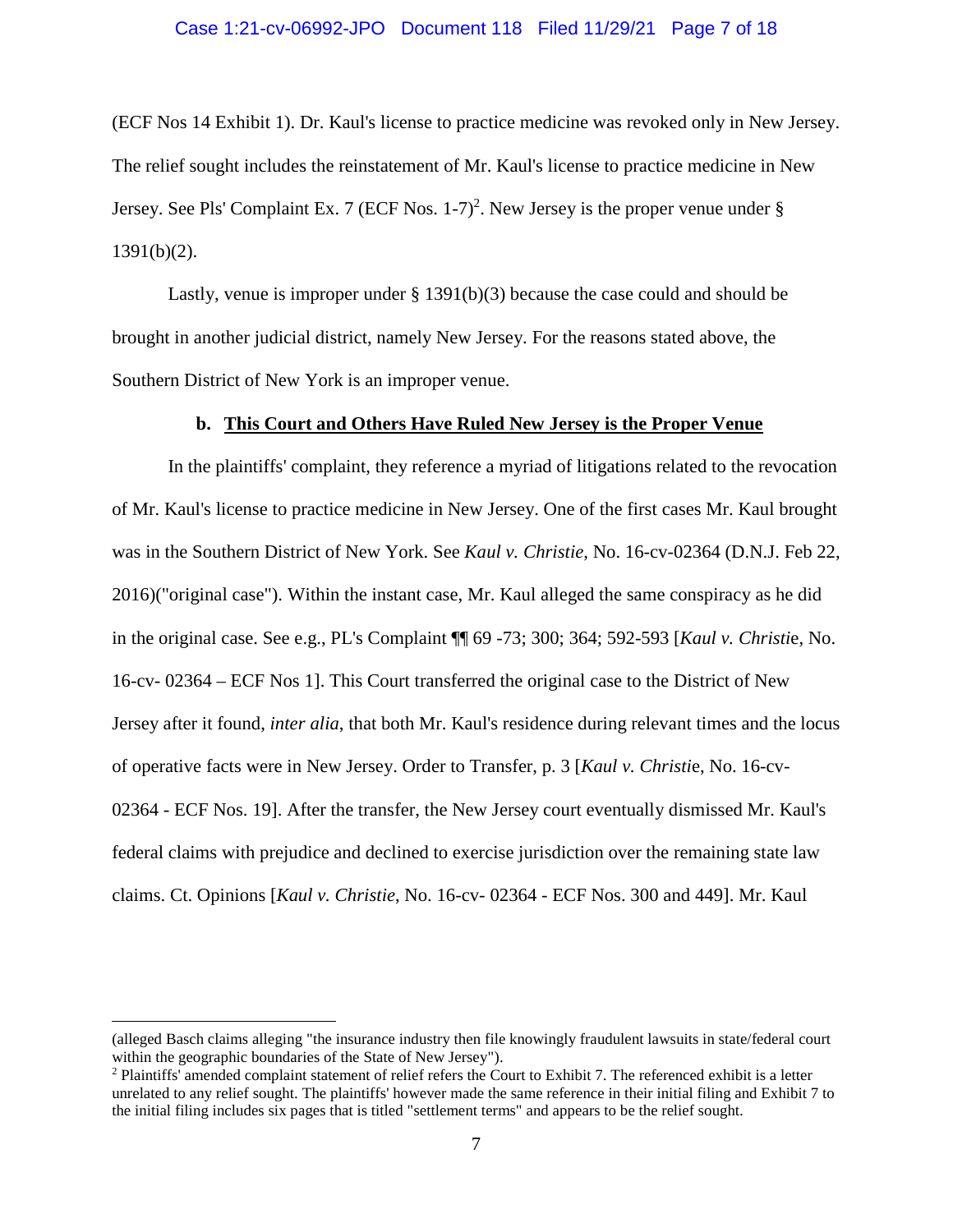#### Case 1:21-cv-06992-JPO Document 118 Filed 11/29/21 Page 8 of 18

appealed the decision and then voluntarily dismissed the appeal. See Notices of Dismissal [*Kaul v. Christie*, No. 16-cv- 02364 - ECF Nos. 470].

In 2019, Mr. Kaul filed similar claims against similar defendants in the District of Columbia. See *Kaul v. Federation of State Medical Boards*, No. 20-cv-18853 (D.N.J filed Oct. 1, 2019). The D.C. court considered the defendants' motions to dismiss or transfer, and transferred the claims against New Jersey residents to the District of New Jersey while dismissing the claims remaining. See Court Order [*Kaul v. Federation of State Medical Boards*, No. 20-cv-18853 - ECF No. 150]. In its order, the D.C. court reviewed Mr. Kaul's assertions of venue and found his contentions to be "demonstrably false." *Id.* at p. 17-18. In a fashion identical to the claims made in this case, the plaintiffs alleged that the District of New Jersey is "corrupted," and, thus, "in the interests of justice the case must be litigated in the United States District Court for the District of Columbia." *Id.* at 20 – 21. The D.C. Court stated that the allegations of corruption were "unsupported allegations [that] cannot be properly considered by the court;" but also laid out the proper procedure for Mr. Kaul to follow if he could show a fair judgment was impossible in New Jersey. *Id.* Mr. Kaul ignored the D.C. court's advice. He has never provided more than unsupported allegations of corruption nor has he availed himself to the procedures outlined by the court. Instead, he voluntarily dismissed the claims filed in the District of Colombia and chose to file identical litigation in other improper jurisdictions. See Notice of Dismissal [*Kaul v. Federation of State Medical Boards*, No. 20-cv-18853 - ECF No. 209].

At the beginning of this year, Mr. Kaul filed similar claims against similar defendants in the District of Connecticut, Massachusetts, and Northern District of Texas. See *Kaul v. Murphy*, No. 21-cv-00439 (D. Conn. filed Mar. 30, 2021); *Kaul v. Boston Partners*, 21-cv-10326 (D. Mass. filed Feb. 24, 2021); *Kaul v. Federation of State Medical Board*, 21-cv-00057 (N.D.Tex.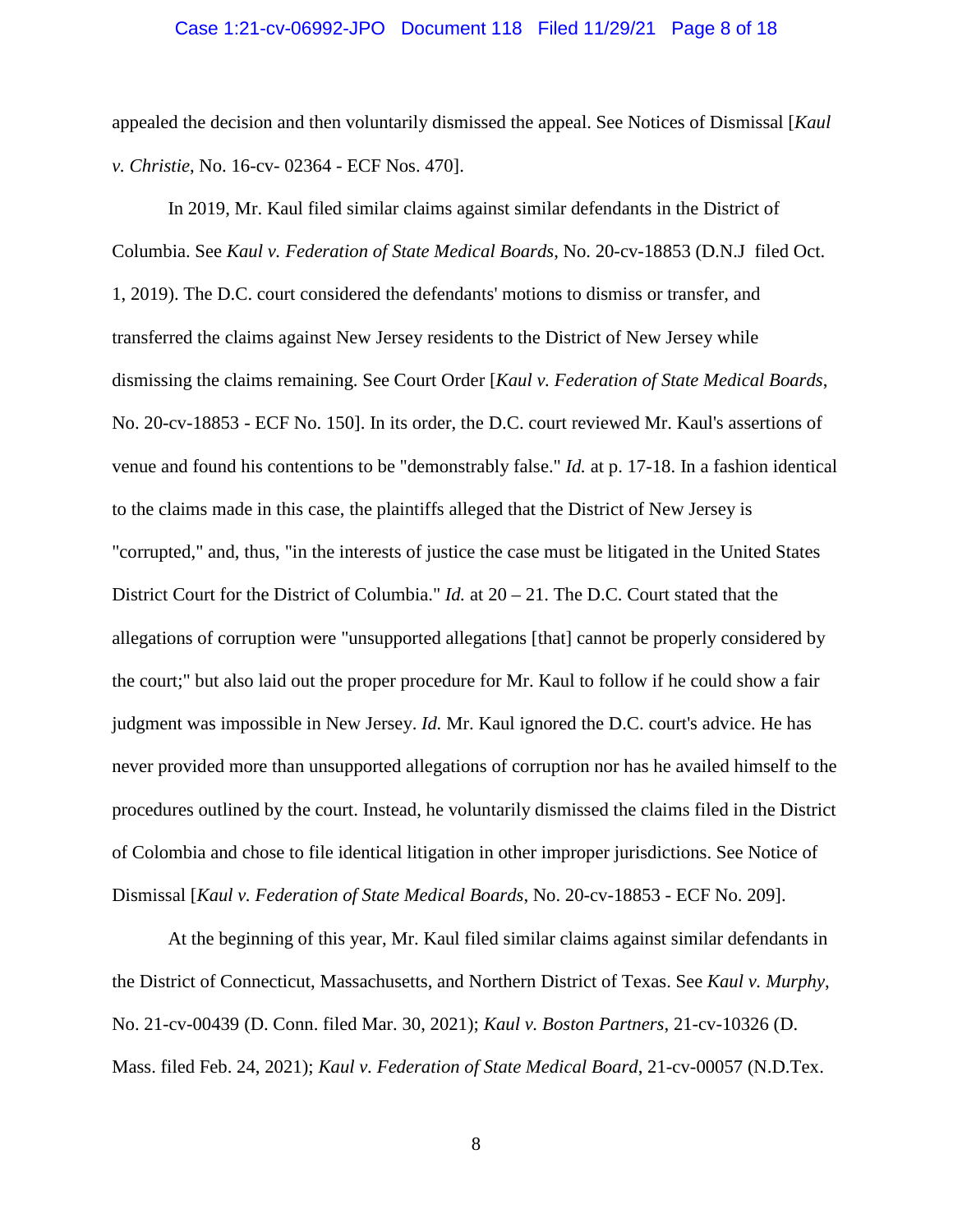#### Case 1:21-cv-06992-JPO Document 118 Filed 11/29/21 Page 9 of 18

filed Jan. 11, 2021). The Connecticut court transferred the case *sua sponte* to the District of New Jersey. See Court Order [*Kaul v. Murphy*, No. 21-cv-00439 - ECF No. 18]. In its order, the Connecticut Court stated, "Plaintiff's Amended Complaint and 'RICO Case Statement' make clear that the events constituting the basis for his claims all occurred in the District of New Jersey." *Kaul v. Murphy*, No. 3:21-cv-00439, 2021 U.S. Dist. LEXIS 78276, at \*2 (D. Conn. Apr. 23, 2021). After the transfer, Mr. Kaul voluntarily dismissed the case and again chose to frustrate the litigation process instead of seeking resolution of his claims on the merits. see Notice of Dismissal [*Kaul v. Murphy*, No. 21-cv-00439 - ECF Nos. 20].

The district court in Massachusetts likewise found that Mr. Kaul's filed his claims in an improper jurisdiction and stated that "[t]he overwhelming majority of his factual allegations relate to events and omissions occurring in New Jersey." See *Kaul v. Boston Partners, Inc.*, No. 21-cv-10326, 2021 U.S. Dist. LEXIS 143135, at \*4 (D. Mass. July 30, 2021). The court decided to dismiss the case under 28 U.S.C. § 1406(a), instead of transferring it because Mr. Kaul (1) appeared to be forum shopping, (2) would likely voluntarily dismiss the case and refile in another jurisdiction if the case was transferred, and (3) the complaint was facially deficient under Fed. R. Civ. P. Rule 8(a). The court succinctly stated, "Moreover, even setting aside the complaint's organizational flaws, Mr. Kaul's substantive allegations are bizarre, far-fetched, and reliant on flawed premises." *Id.* \*8.

In the Northern District of Texas, the magistrate judge described Kaul's litigation as "another chapter in a long saga of repetitive, frivolous lawsuits Kaul has brought against numerous defendants regarding revocation of his license to practice medicine." See Findings, Conclusions and Recommendations of the U.S. Magistrate J. p. 1 [*Kaul v. Federation of State Medical Board*, 21-cv-00057 – ECF Nos. 10]. The magistrate recommended dismissal of Kaul's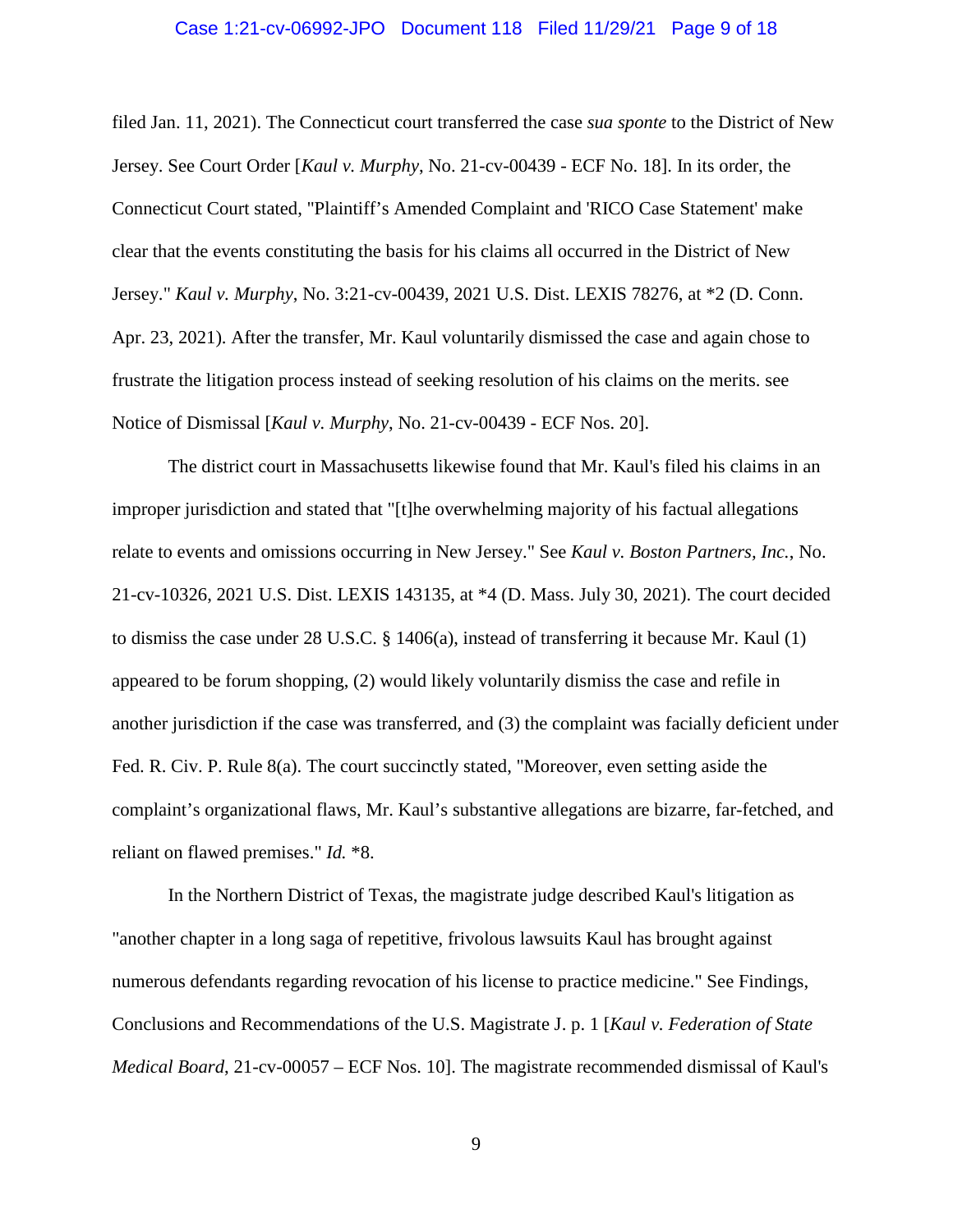#### Case 1:21-cv-06992-JPO Document 118 Filed 11/29/21 Page 10 of 18

complaint based on *res judicata* for certain defendants and failure to state a claim against the remaining defendants. The magistrate further recommended dismissal with prejudice because "Kaul's claim against the remaining Defendants is factually empty and borders on the outrageous and scandalous. Even if permitted to replead, Kaul's claim against these remaining Defendants stem from actions that allegedly occurred over five years ago…Any such amended complaint against those remaining Defendants would be barred by limitations, and thus any amended complaint against them would prove futile and dismissal with prejudice is appropriate under the circumstances." *Id.* at p. 8.

For the reasons found by this Court in *Kaul v. Christie*, No. 16-cv- 02364, and in multiple other U.S. District Courts, New Jersey is the proper venue for the claims brought by Mr. Kaul and Mr. Basch. Moreover, dismissal of this action is appropriate and would be in the best interests of justice.

#### **c. The Court Should Exercise its Power to Dismiss**

Upon a determination that a case is in the improper venue, a court must decide whether to dismiss the case or transfer it. *Atl. Marine*, 571 U.S. at 56. Under Fed. R. Civ. P. Rule 12(i), "a district court judge [has] broad discretion ... to hear and decide [a] motion [to dismiss for lack of venue] before trial or to defer the matter until trial. The district court may conduct such a hearing based solely upon papers or by a proceeding in which evidence is taken. Because the federal rules provide no statutorily prescribed course, the district court is free to decide the best way to deal with this question, and its choice may be set aside on appeal only upon a finding of an abuse of discretion." *Knowles-Carter v. Feyonce, Inc*., No. 16-cv-2532, 2017 U.S. Dist. LEXIS 233031, at \*25 (S.D.N.Y. Sep. 23, 2017)(quoting *CutCo Indus. v. Naughton*, 806 F.2d 361, 364- 65 (2d Cir. 1986)). "Courts will generally transfer such cases when it is clear wherein proper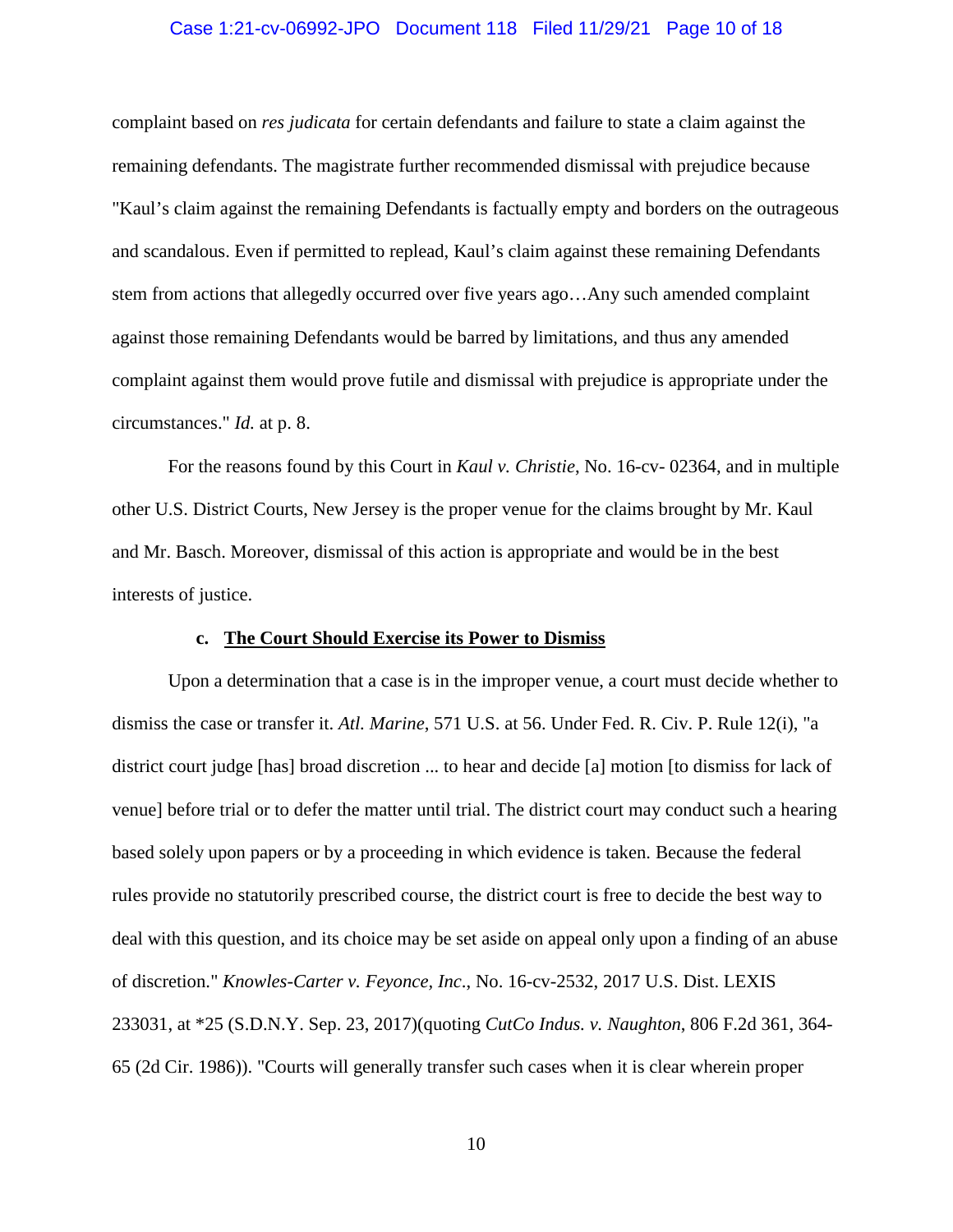#### Case 1:21-cv-06992-JPO Document 118 Filed 11/29/21 Page 11 of 18

venue would be laid." *Metropa Co. v. Choi* , 458 F. Supp. at 1055-1056.. Courts should not "waste judicial resources by transferring a case that is clearly doomed." *Daniel v. Am. Bd. of Emergency Med*., 428 F.3d 408, 436 (2d Cir. 2005)(quoting *Phillips v. Seiter*, 173 F.3d 609, 610 (7th Cir. 1999)). Dismissal instead of transfer is often granted in cases where transfer to another forum would be futile such as when the statute of limitations has run, the plaintiff lacks standing, or the plaintiff has engaged in impermissible forum shopping. *Id*.; *Blakely v.Lew*, 607 F. App'x 15, 18 (2d Cir. 2015).

In *Blakely v. Lew*, the Court reviewed this district court's decision to dismiss instead of transfer a case seeking the recoupment of forfeited property from the Internal Revenue Service. 607 F. App'x at 17. The appellants had brought the suit in the Southern District of New York after multiple adverse rulings in the Eastern District of Michigan. *Id.* The cases involved the same underlying claims and issues, turned on the same facts, and ultimately requested the same relief. *Id.* The Court upheld the district court's ruling that it was brought in the same venue and warranted dismissal because the filing in the New York district "constituted impermissible forum shopping." *Id.* at 18.

The plaintiffs in this case are similarly attempting to abuse the litigation process. Mr. Kaul has filed similar lawsuits in various federal district courts around the country seeking identical recourse against a multitude of defendants including many of the defendants in this case. The districts in which Mr. Kaul has filed include: (1) the Southern District of New York; (2) the Northern District of Georgia; (3) the District of Columbia; (4) the Northern District of Texas; (5) the Northern District of Illinois; (6) the District of Connecticut; (7) the District of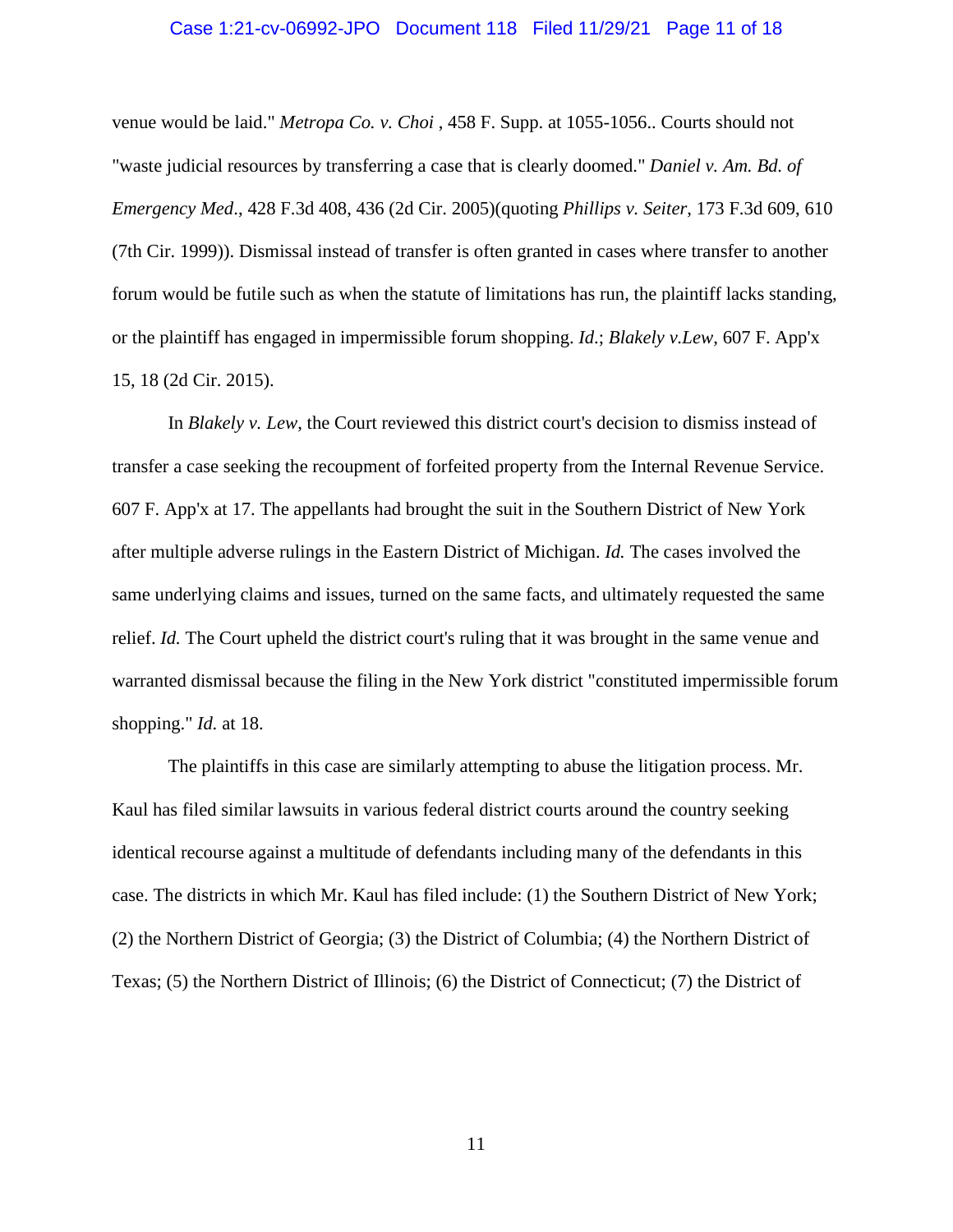#### Case 1:21-cv-06992-JPO Document 118 Filed 11/29/21 Page 12 of 18

Massachusetts.<sup>3</sup> Mr. Kaul has also petitioned the Third Circuit and the U.S. Supreme Court<sup>4</sup>. In the last petition to the Supreme Court, Mr. Kaul sought "an order from this Court [the U.S. Supreme Court] to the United States District Court for the District of New Jersey, that prohibits all judges from any participation/involvement to any degree in any aspect of *Kaul v Murphy*: 21- CV-13063, and assigns the case to any district court, outside of the Third Circuit." *In Re Richard Arjun Kaul, Petitioner*, No 21-5306 (U.S. filed Aug. 5, 2021)(petition den'd).

Mr. Kaul initially filed *Kaul v Murphy,* 21-cv-13063, against only five defendants in the Southern District of New York on June 15, 2021, alleging the same unsupported conspiracy as brought in this case and demanding the reinstatement of his medical license. Defendants Christopher J. Christie, Philip D. Murphy, and Gurbir S. Grewal, on whose behalf this motion is brought, were three of the five defendants. Six days after being filed, this Court transferred the case to the District of New Jersey. See Transfer Order [*Kaul v Murphy*, 21-cv-13063 – ECF Nos. 6]. The Court in the District of New Jersey dismissed 21-cv-13063 on July 9, 2021, without prejudice for the plaintiff's failure to comply with Fed. R. Civ. P. Rule  $8(a)(2)$ . Within its decision, the court found that Mr. Kaul "has been a frequent, vexatious litigant before this court…" *Kaul v. Murphy*, No. 21-cv-13063, 2021 U.S. Dist. LEXIS 158163, at \*2 (D.N.J. July 9, 2021). The Court further found Mr. Kaul's allegations "sparse at best" with "incoherent references." *Id.* The Court gave Mr. Kaul twenty-one days leave to amend his complaint. *Id.* \*4.

<sup>3</sup> See *Kaul v. Christie*, No. 18-cv-08086 (D.N.J. filed Apr. 9, 2018); *Patel v. Crist*, No. 19-cv-08946 (D.N.J. filed Feb. 5, 2019); *Kaul v. Fed'n of State Med. Bds*., No. 20-cv-18853 (D.N.J. filed Oct. 1, 2019); *Kaul v. Fed'n of State Med. Bds*., No. 21-cv-00057 (N.D. Tex. filed Jan. 11, 2021); *Kaul v. Allstate Ins. Co*., No. 21-cv-00736 (N.D. Ill. filed Feb. 5, 2021); *Kaul v. Murphy*, No. 21-cv-00439 (D. Conn. filed Mar. 30, 2021); *Kaul v. Boston Partners, Inc*., No. 21-cv-10326 (D. Mass. filed Feb 24, 2021).

<sup>4</sup> *In Re Richard Arjun Kaul, Petitioner*, No. 19-5873 (U.S. filed Sep. 9, 2019)(petition den'd); *In Re Richard Arjun Kaul, Petitioner*, No 21-5306 (U.S. filed Aug. 5, 2021)(petition den'd); *Kaul v. Boston Partners*, No. 20-3522 (3rd Cir. filed Dec. 16, 2020); *Kaul. V. Christie*, No. 19-3113 (3rd Cir. filed Sep. 23, 2019); *In re: Richard Kaul*, No. 19- 2958 (3rd Cir. filed Aug. 29, 2019); *In re: Richard Kaul*, No. 19-2375 (3rd Cir. filed Jun. 14, 2019); *In re: Richard Kaul*, No. 19-1977 (3rd Cir. filed May 1, 2019); *Kaul. V. Christie*, No. 19-1651 (3rd Cir. filed Mar. 29, 2019).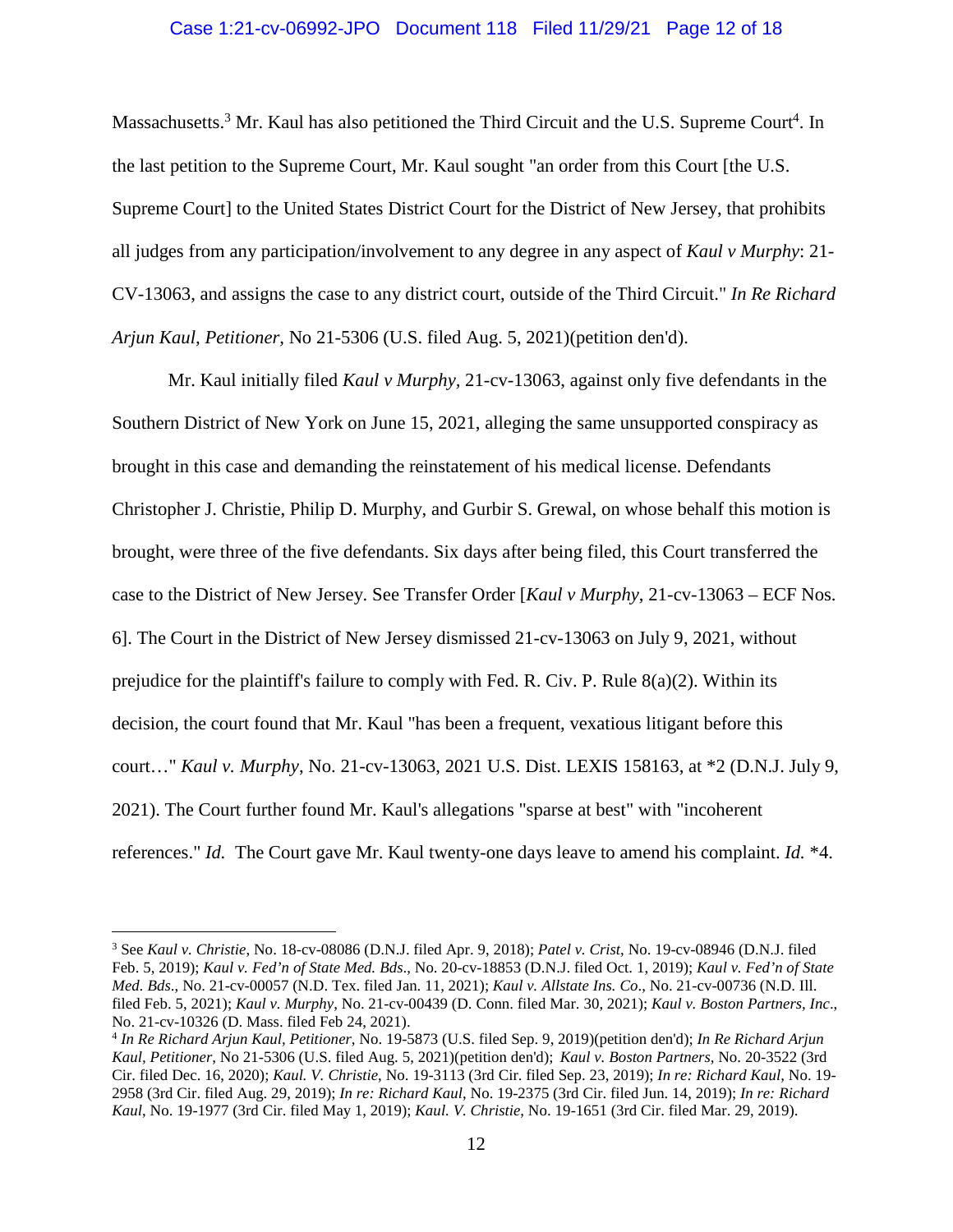#### Case 1:21-cv-06992-JPO Document 118 Filed 11/29/21 Page 13 of 18

Mr. Kaul did not amend the complaint but rather chose to file, with Mr. Basch as a coplaintiff, this four hundred-plus page complaint in the Southern District of New York on August 19, 2021. [ECF Nos. 1]. The plaintiffs' pleadings, in this case, remain a nearly incomprehensible diatribe from Mr. Kaul with unsupported allegations arising from the suspension of his license to practice medicine and incoherent references. A brief peek at the pleadings will demonstrate that the plaintiffs' complaint is once again the antithesis of the "short and plain statement" required under Fed. R. Civ. P. Rule 8(a), without any rational substance.

Finally, when a lawsuit is filed, it is presumed the plaintiff seeks to begin their case and obtain a resolution on the merits. *Goldlawr, Inc. v. Heiman*, 369 U.S. 463, 466–67 (1962). Accordingly, courts generally prefer to transfer rather than dismiss a case so that plaintiffs have the opportunity for their claims to be decided on the merits. *Id.* In this instance, Mr. Kaul's past behavior is the best indicator of future behavior. If this Court transfers this case to the proper venue, Mr. Kaul will in all likelihood voluntarily dismiss the case or abandon prosecution and file essentially the same suit in another federal district court other than in New Jersey. Mr. Kaul has deliberately disregarded court decisions and rulings wherein he was given multiple opportunities and instructions to present a viable case in the appropriate venue. He has proven himself unwilling or unable to pursue the merits of his claims. The Defendants have incurred considerable expense in responding to Mr. Kaul's baseless allegations in multiple jurisdictions, allowing a transfer will only add to the Defendants' burden with no hope of resolution. The madness must end and this case should be dismissed.

# **d. An Injunction Against Mr. Kaul's Is Necessary to End His Abuse of the Judicial System**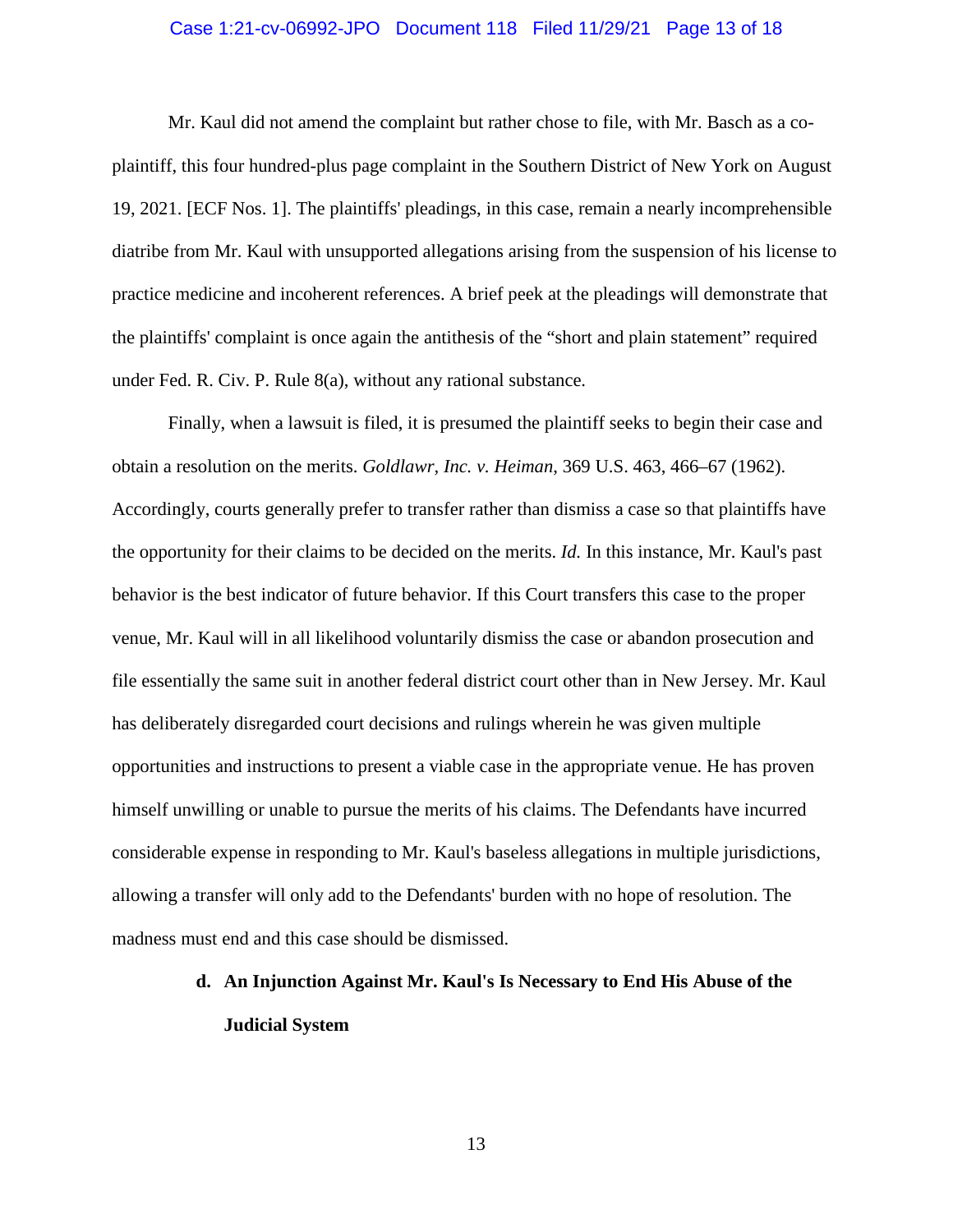#### Case 1:21-cv-06992-JPO Document 118 Filed 11/29/21 Page 14 of 18

Court sanctions are justified against a litigant with a history of vexatious litigation who is likely to continue to abuse the judicial process and harass other parties. *Safir v. United States Lines, Inc*., 792 F.2d 19, 24 (2d Cir. 1986)(discussion and listing of enumerated factors for determining if litigant's future access to courts should be restricted); *Liebowitz v. Bandshell Artist Mgt*, No. 20-2304-cv, 2021 U.S. App. LEXIS 21856, at \*49 (2d Cir. July 23, 2021). Sanctions may include an injunction requiring the plaintiff to seek leave from this Court to file future claims or an injunction that allows other federal district courts to summarily dismiss lawsuits filed by the plaintiff in, or removed to, federal court. *Iwachiw v. New York State DMV*, 396 F.3d 525, 529 (2d Cir. 2005); *Sassower v. Abrams*, 833 F. Supp. 253, 268 (S.D.N.Y. 1993). For a U.S. District Court to impose the leave-to-file sanctions it must follow a three-step procedure: "(1) the court notifies the litigant that future frivolous filings might result in sanctions; (2) if the litigant continues this behavior, the court orders the litigant to show cause as to why a leave-to-file sanction order should not issue; and (3) if the litigant's response does not show why sanctions are not appropriate, the court issues a sanctions order." *Viola v. United States*, 307 F. App'x 539, 539 (2d Cir. 2009)

In this case, Mr. Kaul has filed numerous meritless claims that have been determined by the district courts as vexatious and frivolous. In the Northern District of Texas, Mr. Kaul's filing was described as part of "a long saga of repetitive, frivolous lawsuits Kaul has brought against numerous defendants regarding revocation of his license to practice medicine." See Findings, Conclusions, & Recommendations p. 1 [*Kaul v. Fed'n of State Med. Bds*., 4:21-cv-00057 – ECF Nos.10]. The same court went on to state:

Over the past decade, Kaul has filed lawsuits in multiple state courts and federal courts in Connecticut, the District of Columbia, Georgia, Illinois, Massachusetts, New Jersey, New York, and Texas. He has appealed cases to the United States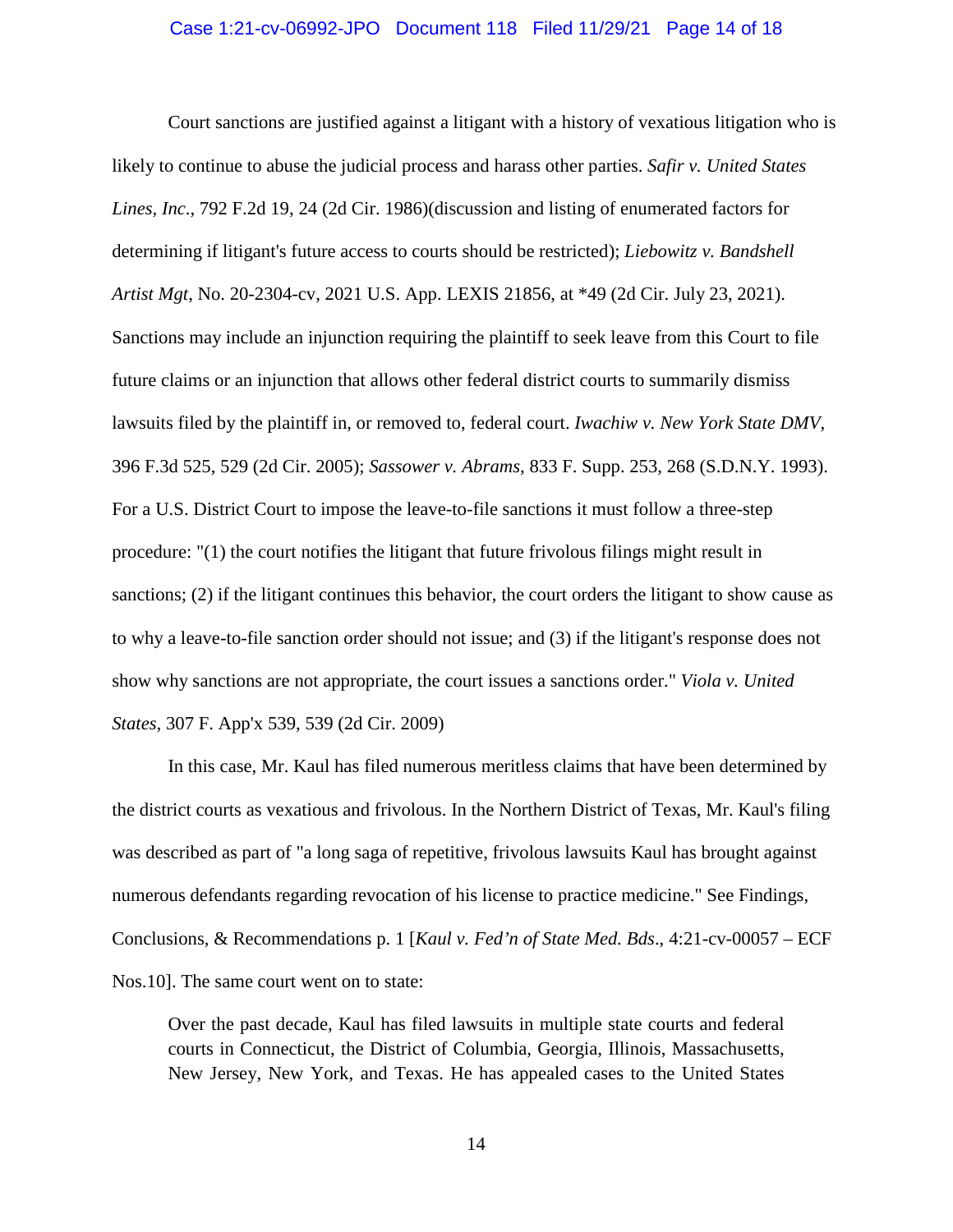Court of Appeals for the Third Circuit and recently petitioned the Supreme Court for a writ of mandamus, which the Court denied.

In none of those cases, which Kaul has eponymously dubbed "the Kaul Cases," did he present a meritorious claim for relief.

*Id.* p. 5-6.

More recently the New Jersey District stated,

Plaintiff has been a frequent, vexatious litigant before this Court and has filed numerous actions against various New Jersey state officials, federal officials, insurance companies, and medical licensing entities relating to the revocation of his license to practice medicine in 2014.

*Kaul v. Murphy*, No. 21-cv-13063, 2021 U.S. Dist. LEXIS 158163, at \*2-3.

The Massachusetts District Court described Mr. Kaul's filings by stating his "substantive allegations are bizarre, far-fetched, and reliant on flawed premises." *Kaul v. Boston Partners, Inc.*, No. 21-cv-10326, 2021 U.S. Dist. LEXIS 143135, at \*8. The court also stated, "Mr. Kaul appears to be engaged in forum shopping . . ." and "seems prepared to file essentially the same suit in any federal district court other than in New Jersey until he succeeds." No. 21-cv-10326, 2021 U.S. Dist. LEXIS 143135, at \*5. The same court also certified that "Mr. Kaul's appeal is not taken in good faith because his legal points are not arguable on their merits and his case deserves no further judicial attention." See Electronic Order [*Kaul v. Boston Partners*, 21-cv-10326 – ECF Nos. 70].

The conspiracy alleged by Mr. Kaul now includes a United States Senator, sitting federal judges, the previous and current New Jersey governors, multiple government officials, health care providers, attorneys, insurance companies, and private financial institutions. There is no logic to the scandalous allegations presented by the plaintiffs in this case or any of Mr. Kaul's claims of conspiracy. For instance, in *Patel v. Crist*, Mr. Kaul and another plaintiff alleged the identical conspiracy was designed to harass physicians who were of Indian descent and thus the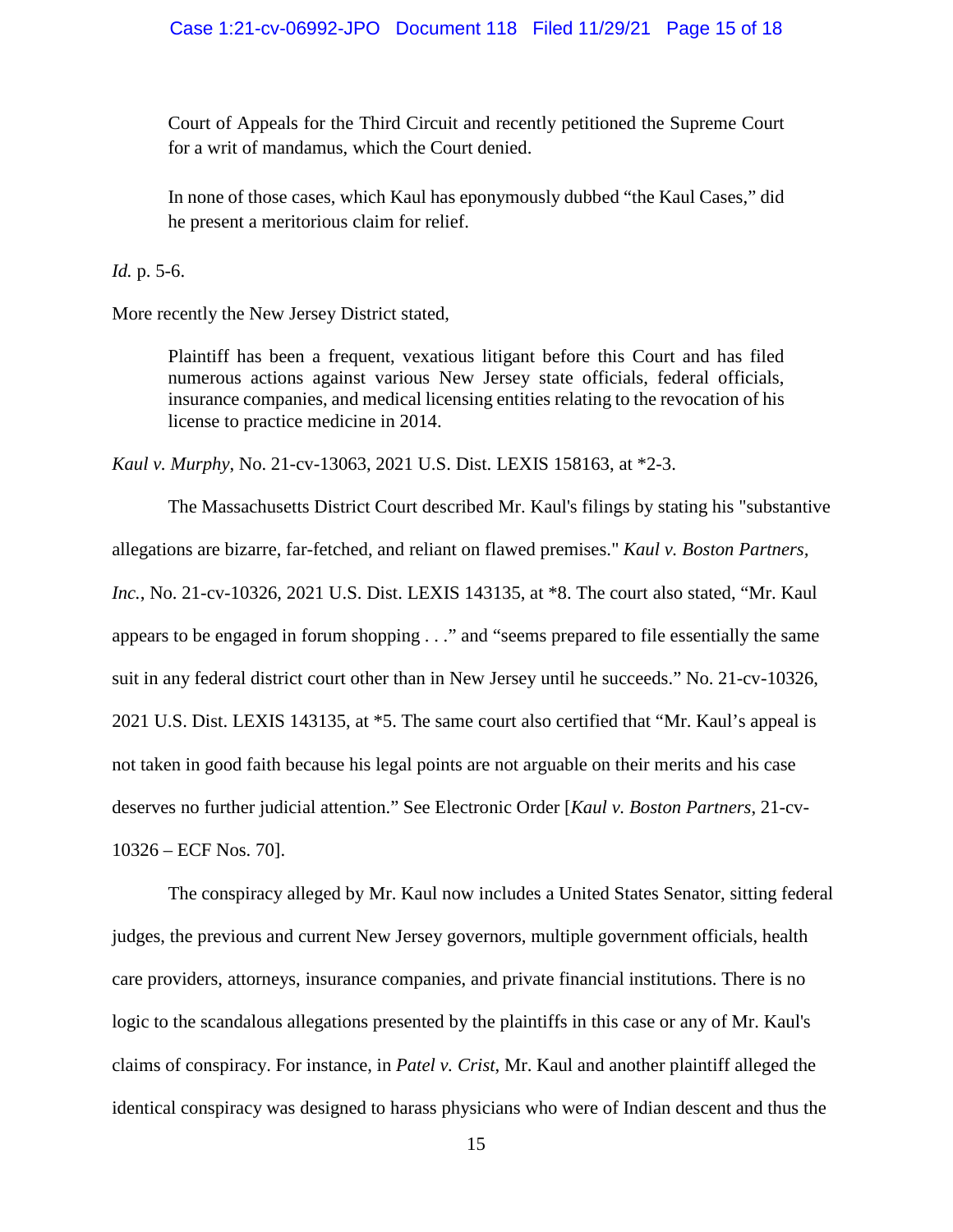#### Case 1:21-cv-06992-JPO Document 118 Filed 11/29/21 Page 16 of 18

revocation of Mr. Kaul's state medical license. No. 19-cv- 8946, 2020 U.S. Dist. LEXIS 194712, at \*8 (D.N.J. Oct. 20, 2020); The court dismissed the plaintiffs' case and in doing so stated:

Plaintiffs' allegations are entirely conclusory and, frankly, implausible. The SAC [second amended complaint] fails to include any specific allegations to support Plaintiffs' outlandish allegations. For example, Plaintiffs do not allege which state legislators were bribed, how the bribes to the state legislators or judges occurred, or where the secret servers are housed. Similarly, Plaintiffs do not include sufficient allegations by which the Court could infer that a conspiracy exists between Allstate or any other Defendant. Without factual allegations to support the conclusory and implausible theories in the SAC, Plaintiffs fail to state a claim. Thus, the SAC is dismissed in its entirety.

#### *Id.* \*8-9.

 Mr. Kaul's trail of litigation is only getting increasingly bizarre. In the amended complaint, the plaintiffs allege the former Governor of New Jersey conspired with the current Governor of New Jersey, the then-attorney general of the State of New Jersey, and two insurance companies to have him "jailed/injured/killed" on May 27, 2021. [ECF Nos. 14 ¶¶ 41, 71, 100, 120, 121]. Of note, Mr. Kaul was under court order during the relevant time that precluded him from "directly communicating, or attempting to directly communicate, with any represented Defendants or their relatives, and from entering the property where any represented Defendant resides" See Order p. 2 [*Kaul v. Murphy*, 21-cv-9788 – ECF Nos. 9]. Mr. Kaul documented the event in a letter sent to the Massachusetts District Court. See Letter [*Kaul v. Boston Partners* 21 cv-10326 - ECF Nos. 18]. From his pleadings and letter, it is apparent that Mr. Kaul is complaining of being arrested or detained for knowingly violating a court order. Thus, what started as a justified arrest or detention of Mr. Kaul became, to him, an unlawful arrest, then a kidnapping, and has now transformed into a plot to have him killed.

Mr. Kaul initially brought claims arising from the arrest in this Court. See Pl's Complaint [*Kaul v. Murphy*, No. 21-cv-13063 - ECF Nos. 1]. The case was transferred six days after filing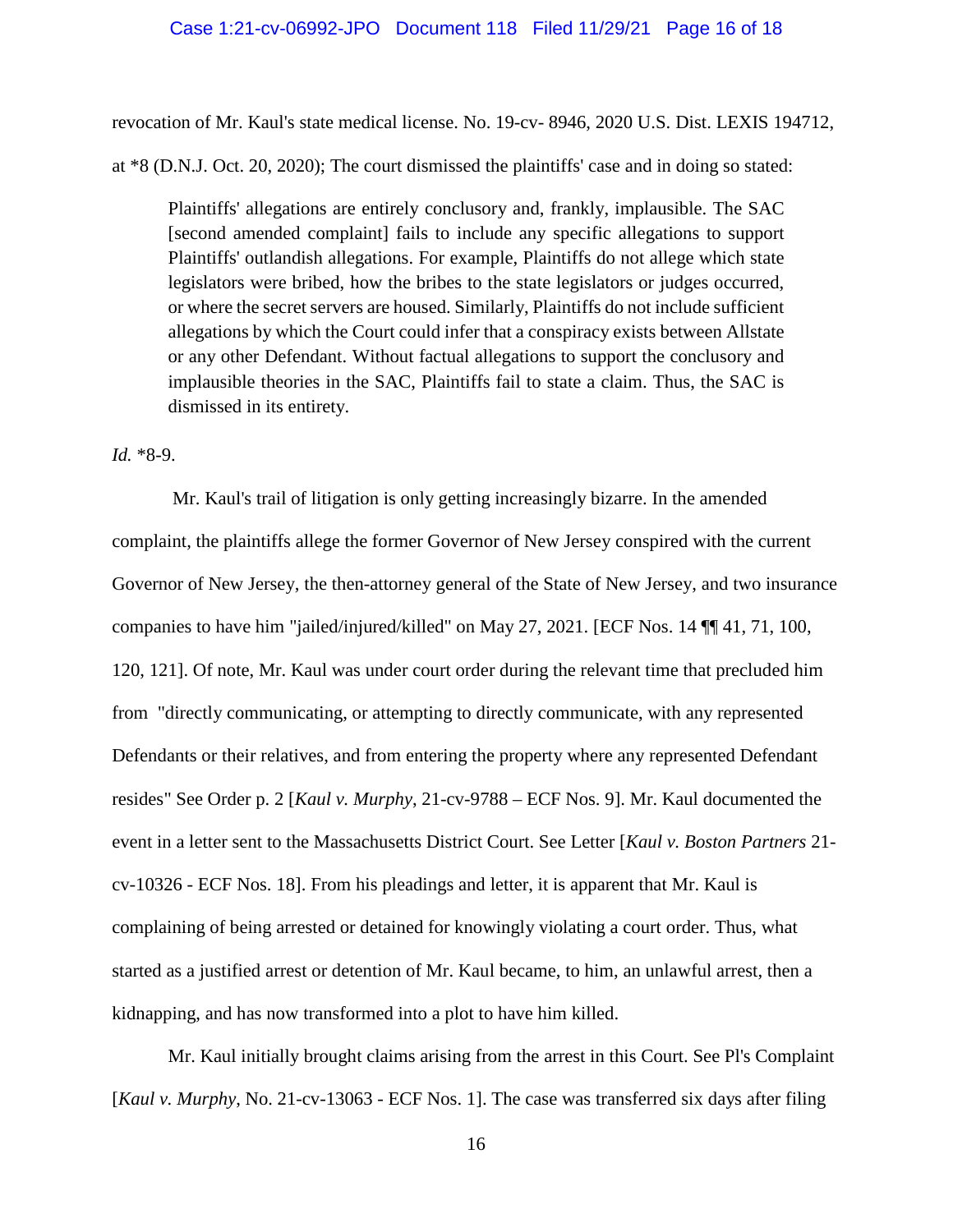#### Case 1:21-cv-06992-JPO Document 118 Filed 11/29/21 Page 17 of 18

to the District of New Jersey. See Transfer Order [Kaul v. Murphy, No. 21-cv-13063 - ECF Nos. 6]. The New Jersey District court reviewed the filing *sua sponte*, dismissed the case for the plaintiff's failure to comply with Fed. R. Civ. P. Rule 8(a)(2), and stated:

Plaintiff's allegations related to his May 27, 2021 arrest are sparse, at best. Rather, Plaintiff spends most of his 77-paragraph Complaint referring to documents purportedly from the Kaul Cases, which he contends demonstrate "the culpability of certain judges and Defendants." (Id. ¶ 8.) These incoherent references to the exhibits attached to the Complaint disguise any potentially legitimate cause of action against Defendants because it is unclear how his arrest, or any violation of the Fourth Amendment, was related the Kaul Cases.

*Kaul v. Murphy*, No. 21-cv-13063, 2021 U.S. Dist. LEXIS 158163, at \*3.

 (D.N.J. July 9, 2021). The court then gave Mr. Kaul twenty-one days to amend his complaint. *Id.* \*4. After making such scandalous allegations and being allowed time to submit a viable claim, Mr. Kaul either ignored or was unable to comply with the decision issued by the District of New Jersey. Instead, Mr. Kaul filed the same allegations as part of another new complaint in this Court and initiated this litigation just forty days after the New Jersey decision. The recent actions by Mr. Kaul demonstrate that he is likely to continue to abuse the judicial process and harass other parties.

For the reasons stated above, the NJ State Defendants respectfully request that the Court enjoin plaintiff Richard Kaul from commencing any more pro se actions in the District Courts of the United States without first obtaining leave from this Court and further allowing federal district courts to summarily dismiss lawsuits filed by the plaintiff in or removed to any other federal court. The madness and abusive filings perpetrated by Mr. Kaul must come to an end.

#### **IV. CONCLUSION**

For the reasons set forth above, the NJ State Defendants respectfully request this motion be granted and the plaintiffs' case dismissed under Fed. R. Civ. P. Rule 12(b)(3) and 28 U.S.C. §